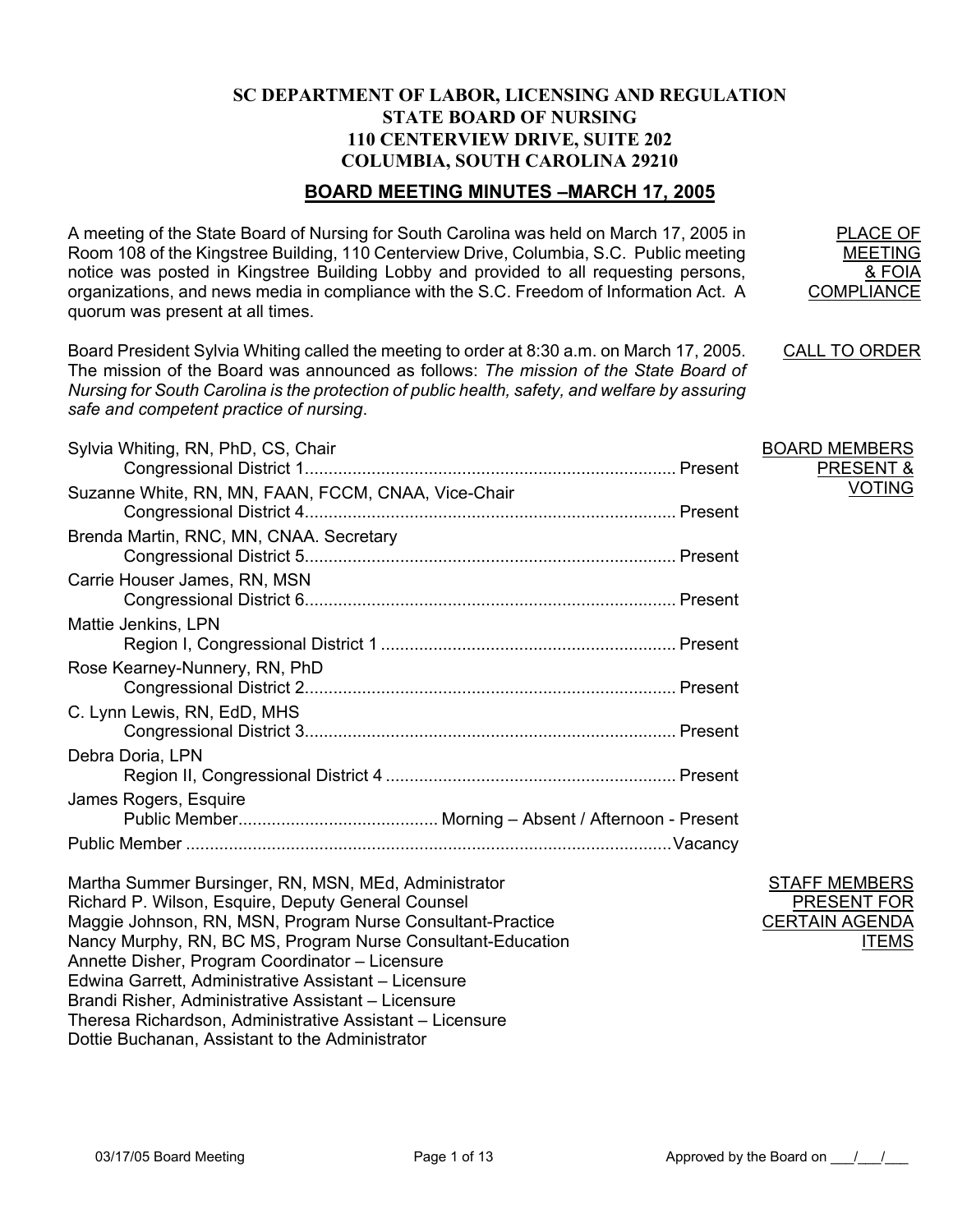| The full agenda for the March 17, 2005 Board of Nursing Meeting was presented to the<br>Board for review and approval.                                                                                                                                                                                                                                                                                                                                                                                                                                                                                                                                                                                                                                                                                                                            | <b>APPROVAL OF</b><br><b>AGENDA</b>   |
|---------------------------------------------------------------------------------------------------------------------------------------------------------------------------------------------------------------------------------------------------------------------------------------------------------------------------------------------------------------------------------------------------------------------------------------------------------------------------------------------------------------------------------------------------------------------------------------------------------------------------------------------------------------------------------------------------------------------------------------------------------------------------------------------------------------------------------------------------|---------------------------------------|
| A motion was made to approve the full March 17, 2005 Board of Nursing Meeting agenda as<br>presented. The motion received a second. The motion carried unanimously.                                                                                                                                                                                                                                                                                                                                                                                                                                                                                                                                                                                                                                                                               | <b>MOTION</b>                         |
| The following items were adopted on the consent agenda:                                                                                                                                                                                                                                                                                                                                                                                                                                                                                                                                                                                                                                                                                                                                                                                           | <b>APPROVAL OF</b><br><b>CONSENT</b>  |
| C1.2<br><b>Advisory Committee on Nursing Minutes</b><br>C4.1<br>For Information: NCLEX Fact Sheet<br>C4.2<br>For Information: NCLEX Summary Statistics for 2004 - NCLEX-RN / NCLEX-PN<br>C4.3<br>Information: Schools with Deficient NCLEX Pass Rate for Test Year 2004<br>C4.4.<br>Information: Minutes - Policy Call Highlights January 12, 2005<br>C5.2<br>January 21, 2005 Advanced Practice Committee Meeting Minutes<br>C5.4<br>School Health Services Work Group Recommendations<br>C6.1<br>February 3, 2005 Disciplinary Review Committee (DRC) Minutes<br>C6.2<br>January 19, 2005 Investigative Review Committee (IRC) Minutes<br>C6.4<br><b>Compliance Statistics</b><br>C6.5<br>Approval of IRC Panel Member - D. Brown<br>C7.1<br><b>Information: Licensure Statistics</b><br>C7.2<br><b>Ratification: Licensure Recommendations</b> | <b>AGENDA</b>                         |
| A motion was made to adopt the Consent Agenda with the removal of items C1.1 PREP<br>Update and C5.1 Summary Statistics on Advanced Practice. The motion received a second.<br>The motion carried unanimously.                                                                                                                                                                                                                                                                                                                                                                                                                                                                                                                                                                                                                                    | <b>MOTION</b>                         |
| The minutes of the November 18, 2004 Board of Nursing Meeting were presented to the<br>Board for review and approval.                                                                                                                                                                                                                                                                                                                                                                                                                                                                                                                                                                                                                                                                                                                             | <b>APPROVAL OF</b><br><b>MINUTES</b>  |
| A motion was made to approve the minutes of the November 18, 2004 Board of Nursing<br>Meeting as presented. The motion received a second. The motion carried unanimously.                                                                                                                                                                                                                                                                                                                                                                                                                                                                                                                                                                                                                                                                         | <b>MOTION</b>                         |
| The minutes of the January 27, 2005 Board of Nursing Meeting were presented to the Board<br>for review and approval.                                                                                                                                                                                                                                                                                                                                                                                                                                                                                                                                                                                                                                                                                                                              |                                       |
| A motion was made to approve the minutes of the January 27, 2005 Board of Nursing<br>Meeting as presented. The motion received a second. The motion carried unanimously.                                                                                                                                                                                                                                                                                                                                                                                                                                                                                                                                                                                                                                                                          | <b>MOTION</b>                         |
| The Board reviewed two cases and recommendations from the hearing panels.                                                                                                                                                                                                                                                                                                                                                                                                                                                                                                                                                                                                                                                                                                                                                                         | <b>FINAL ORDER</b><br><b>HEARINGS</b> |
| The first scheduled respondent requested a continuance to the May Board Meeting. The<br>request for continuance was accepted.                                                                                                                                                                                                                                                                                                                                                                                                                                                                                                                                                                                                                                                                                                                     |                                       |
| The second scheduled respondent requesting reinstatement did not appear and did not<br>request a continuance.                                                                                                                                                                                                                                                                                                                                                                                                                                                                                                                                                                                                                                                                                                                                     |                                       |
| Applicants for licensure by endorsement as registered nurses and an applicant for the<br>National Council Licensure Examination for registered nurse appeared before the Board<br>regarding criminal and/or disciplinary records they reported on their South Carolina licensure<br>applications.                                                                                                                                                                                                                                                                                                                                                                                                                                                                                                                                                 | APPEARANCES-<br><b>LICENSURE</b>      |

A registered nurse with a lapsed South Carolina license and a subsequent criminal record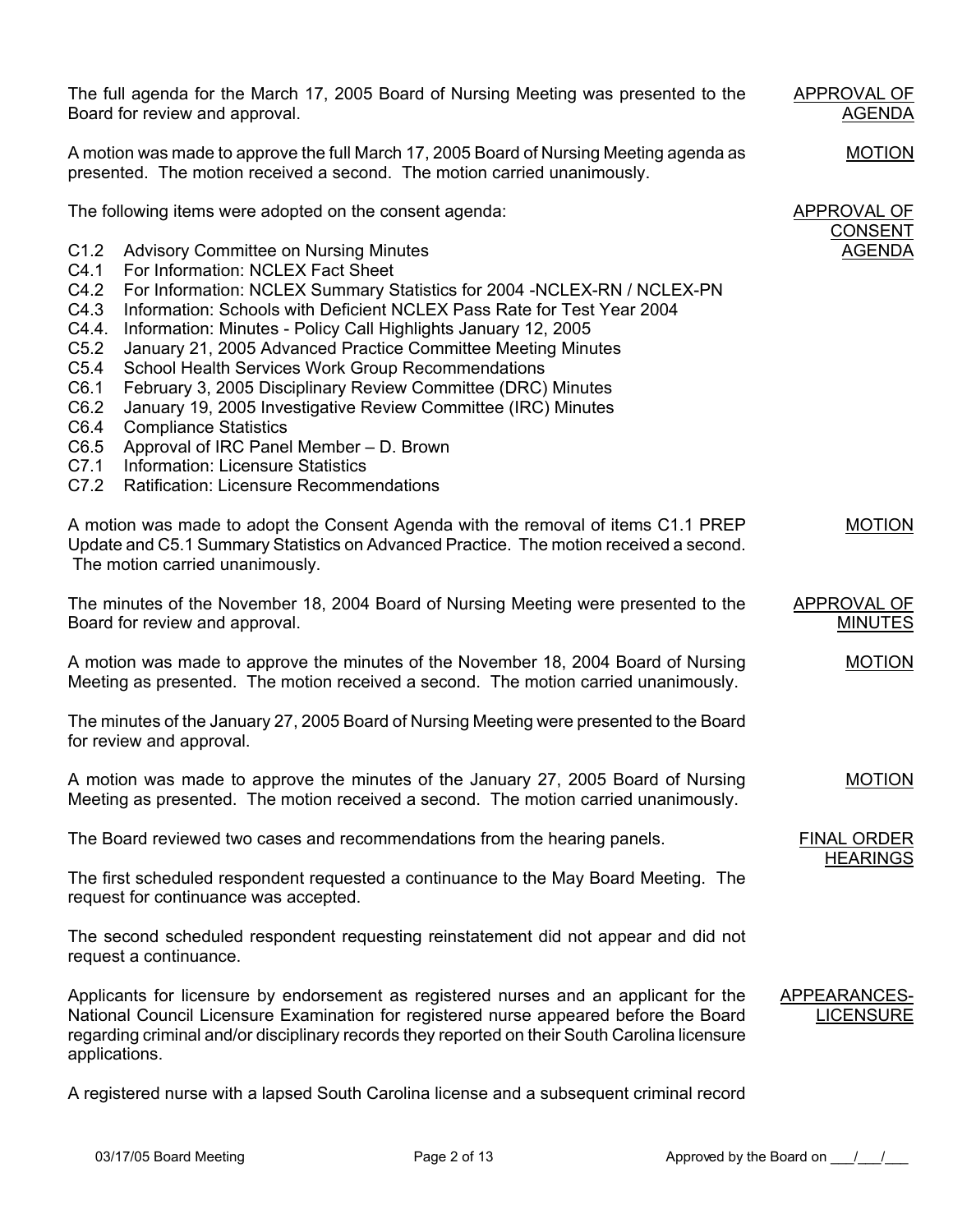appeared before the Board without counsel to request reinstatement of license. The Board asked questions regarding the request and circumstances of the criminal record.

A motion was made to go into executive session to receive legal counsel. The motion received a second. The motion carried unanimously. MOTION

The motion was made to return to public session. The motion received a second. The motion carried unanimously.

A motion was made to reinstate the license with an agreement that respondent will work with on-site, on-shift registered nurse supervision at all times, no practice in pediatrics, quarterly employer reports, two years probation which may be ended upon receipt of documentation of expungement of the criminal record. The motion received a second. The motion carried with one nay vote.

A candidate National Council Licensure Examination (NCLEX) for registered nurse appeared without counsel before the Board regarding a "yes" answer to questions on criminal records on the application. The Board asked questions regarding circumstances of the criminal record.

A motion was made to allow candidate to sit for the National Council Licensure Examination (NCLEX) for registered nurse and upon successful completion be licensed as a registered nurse in South Carolina. The motion received a second. The motion carried with one abstaining vote. MOTION

An applicant for licensure by endorsement appeared without counsel before the Board regarding a yes answer to questions on discipline and criminal records on the application. The Board asked questions regarding the yes answer to questions on discipline and criminal records on the application.

A motion was made to go into executive session to receive legal counsel. The motion received a second. The motion carried unanimously. MOTION

The motion was made to return to public session. The motion received a second. The motion carried unanimously. MOTION

A motion was made to refer applicant to the Recovering Professionals Program (RPP) for a full physical and mental evaluation and if recommended by RPP, applicant may reappear before Board for consideration for licensure endorsement. The motion received a second. The motion carried unanimously.

#### ADMINISTRATOR'S REPORT

Dr. Lewis reported that the Advisory Committee on Nursing (ACON) is working very well under current leadership and with the new charges from the Board. A representative from Senator Lindsey Graham's office attended a portion of the February 2005 ACON meeting and told Dr. Lewis that she was impressed by how well organized and hard working this committee was.

At their February 2005 meeting, the ACON membership reviewed changes in membership composition in their bylaws and voted to recommend approval of these changes by the

ADVISORY COMMITTEE ON NURSING (ACON)

MOTION

MOTION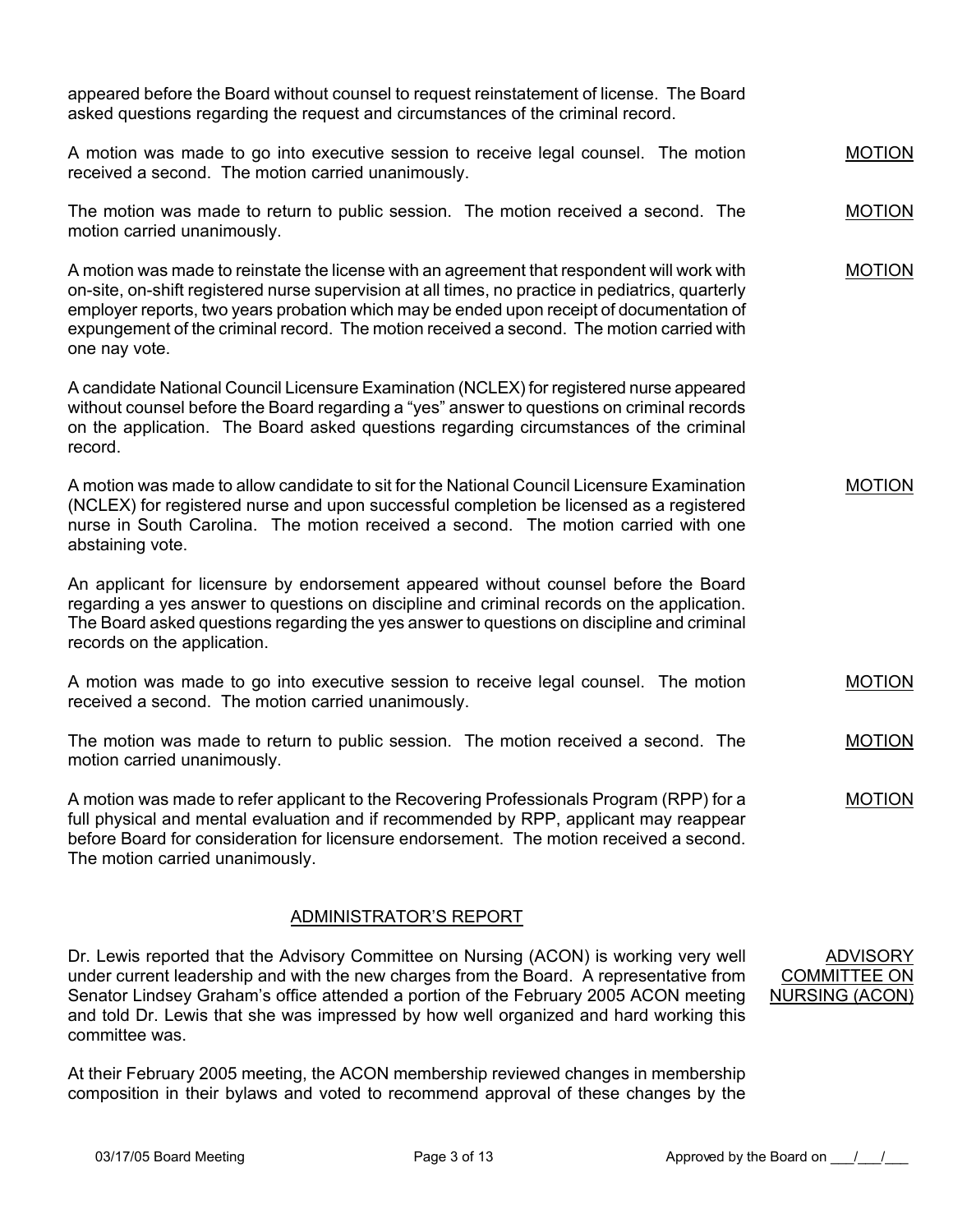Board. As discussed and suggested at the last Board meeting, ACON chose to move some ex officio members to voting members and to move other ex officio members to a consultant on an as needed basis. Because the association presidents are very busy during their terms, it is recommended that they designate a representative (Des. Rep.) from their organization to represent their association/organization at the meetings. This should be the same person at each meeting during that year to maintain consistency. Consideration was given to maintain a balance between practice and education. ACON feels this change will enhance the structure of the committee. The following changes were recommended.

| 1 ADN Educator                    | 1 Nursing Service Admin. - Hospital (Urban)      |
|-----------------------------------|--------------------------------------------------|
| 1 BSN/MS Educator                 | 1 Nursing Service Admin. - Hospital (Rural)      |
| 1 BSN Educator                    | 1 Nursing Service Admin. - Mental Health         |
| 1 LPN Educator                    | 1 Nursing Service Admin. - Long Term Care        |
| 1 Educator-at-Large               | 1 Nursing Service Admin. - Community Care        |
| 1 Continuing Education            | 1 Nursing Service Admin. - Public Health Nursing |
| 1 SC League for Nursing Des. Rep. | 1 Advanced Practice                              |
| 1 SC Deans & Directors Des. Rep.  | 1 President - SCNA Des. Rep.                     |
| 1 SC PN Educators Des. Rep.       | 1 President-SCLN Des. Rep.                       |
|                                   | 1 President - SCFLPN Des. Rep.                   |
|                                   | 1 SCONE Des. Rep.                                |

Nursing Education **Nursing Practice** 

Ex-Officio Membership: 4 representative from State Board of Nursing, Commission on Higher Education, State Board for Technical and Comprehensive Education, Department of Education, Governor's Office, Senate Medical Affairs Committee, House 3M Committee, Hospital Association, Medical Association, Health Care Association, South Carolina Organization of Nurse Executives, South Carolina Deans and Directors, and South Carolina Practical Nurse Educators.

Consultants as Needed: Hospital Association, Medical Association, Health Care Association, Department of Education, Commission on Higher Education, State Board for Technical and Comprehensive Education

It was noted that the South Carolina League for Nurses was listed under practice and education in the membership make up and should be shown under education only.

A motion was made to approve the revised Advisory Committee on Nursing (ACON) Bylaws as recommended by the committee with correction of South Carolina League for Nurses to be listed under education only and also to commend to ACON for their hard work and valuable input to the Board. The motion received a second. The motion carried unanimously.

The Board expressed concern that as a full voting member, the South Carolina Chapter of the Federation of Licensed Practical Nurses does not attend the ACON meetings. ACON will discuss this at their next meeting.

At their February 2005 meeting, ACON reviewed the nomination and credentials of Angela Olawsky, Associate Director of the Department of Health and Environmental Control (DHEC) Office of Public Health Nursing. They voted to accept the nomination of Ms. Olawsky to represent Public Health Nursing on their committee and recommend approval by the Board.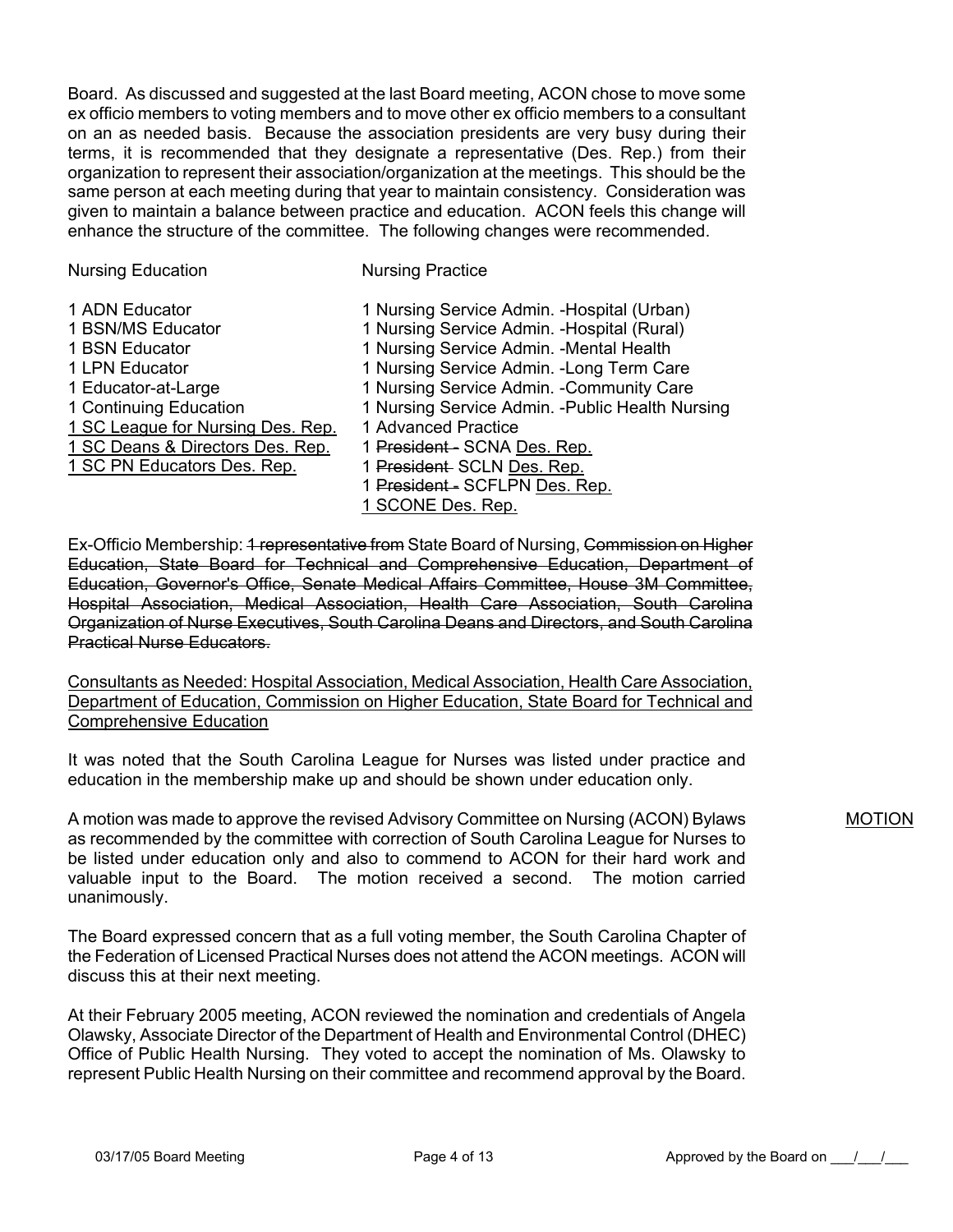A motion was made to approve the nomination of Angela Olawsky to serve as Public Health Nursing representative on the Advisory Committee on Nursing (ACON) as recommended by the committee. The motion received a second. The motion carried unanimously.

The Board discussed travel reimbursement of committee members. Currently, only members of the Nursing Practice and Standards Committee (NPSC) and Advanced Practice Committee (APC) are reimbursed for travel expenses. At the time the Board approved this reimbursement, it was reported that several of the Advisory Committee on Nursing (ACON) members also serve on the Deans and Directors Council, which meets immediately following the ACON meeting and are most likely reimbursed by their institutions. Recent state and agency budget cuts and limitations were discussed, which are impacting the travel budget. The Board would like to look at equity in reimbursing or not reimbursing committee members at their next meeting.

The Board would like for ACON to look at Online courses and provide input. This topic will also be discussed at the National Council of State Boards of Nursing (NCSBN) Mid Year meeting later in the month of March 2005.

Ms. Bursinger reported that the first South Carolina Practitioner Remediation and Enhancement Partnership (PREP) case has been completed very successfully. The participant was compliant and cooperative. Another hospital had a good candidate but has not joined PREP so they were referred to investigations. Another group in the lower part of the state has several nurses that they want put through PREP. Confidentiality issues have not been a problem because data not names are reported to the Citizen Advocacy Center (CAC).

Ms. Bursinger reported that staff has been in contact with representatives from Publishing Concepts, Inc. (PCI). The Board has previously approved the concept of a magazine type newsletter. There has been some conflicting information from PCI. One representative told staff that the Board would no longer publish their newsletter in the SC Nurse while another representative said that would be acceptable. We believe this is due to competition for advertisers in the publications. Ms. Bursinger has also explained to PCI representatives that the Board cannot in any way solicit advertisers whether by direct letter or other means. The Board would like to continue publishing their newsletter in the SC Nurse as well as beginning publication with a magazine. These publications are valuable tools used by the Board to communicate important information.

#### Board of Medical Examiners Practice Act (H3784)

Mr. Wilson reported that the Board of Medical Examiners has shared information on changes to their practice act via emails with the Board of Nursing. The definition of Certified Registered Nurse Anesthetist (CRNA) has been removed from the Board of Medical Examiners Practice Act (BME PA) per discussions during this process. Sections on their disciplinary process have been modified. The relationship between the Boards of Nursing and Medical Examiners has remained the same as in past practice acts. Medication administration language remains the same no changes were made. In regards to physicians and advanced practice nurses (APRN) requesting exceptions, physicians will appear before the Board of Medical Examiners and nurses will appear before the Board of Nursing. The bill has been introduced in House. It may not move during this session but should be taken up next year during second half of this two-year legislative session.

Registered Surgical Technologists and Licensed Surgical Assistant Practice Act (H3254) When asked during their appearance before the Board, surgical technician and surgical PREP

MOTION

### BOARD NEWSLETTER

LEGISLATIVE UPDATE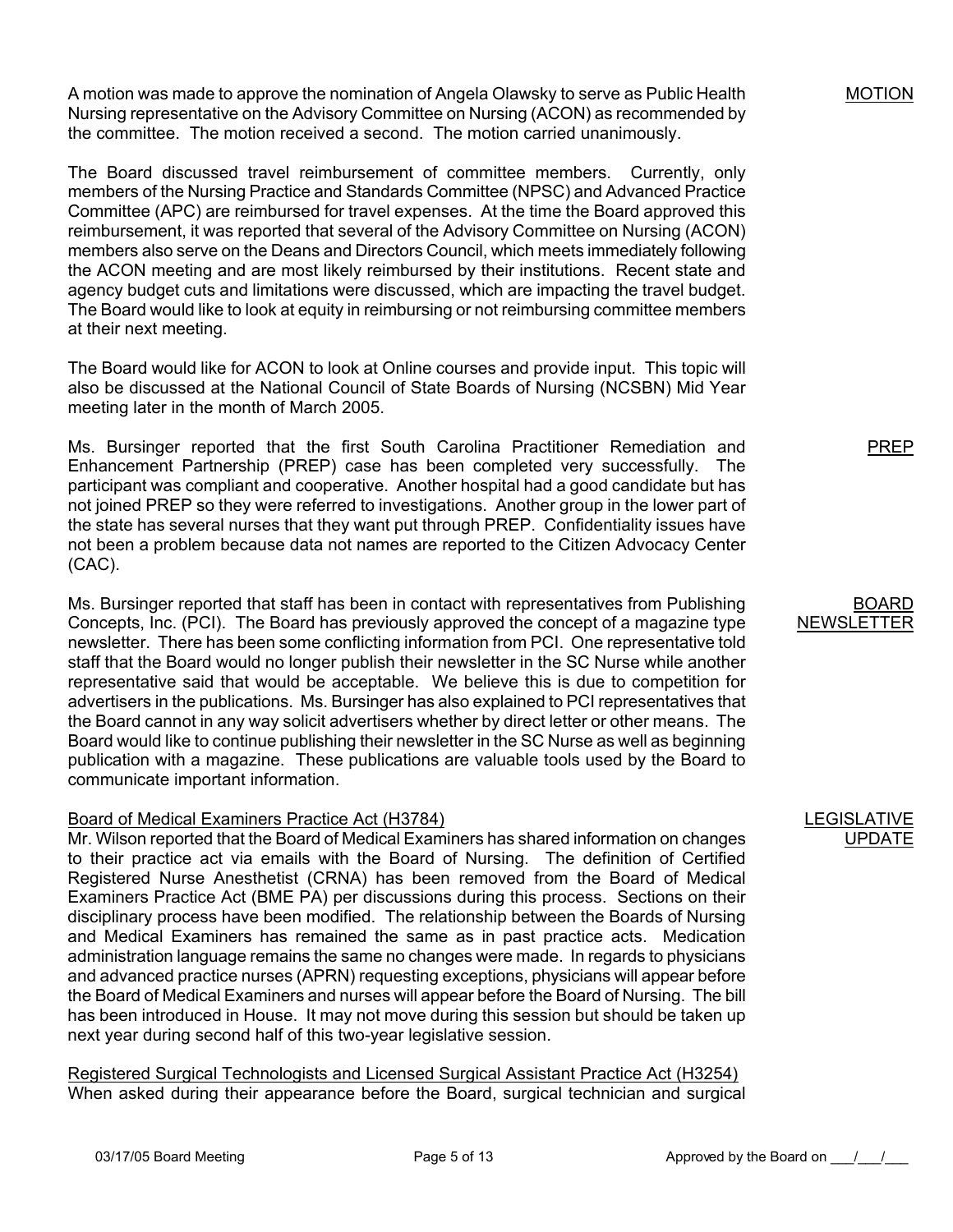assistant representatives told the Board that this bill was not about reimbursement; however, reimbursement was discussed as playing a part in the bill. It was noted that hospitals could have concerns about costs and supervision of hospital employees. It is not known at this time what affect this will have on registered nurse first assistants. There is still concern about supervision surgical technician/assistant when the physician is not in the operating room. Not many states are licensing or registering surgical technicians and surgical assistants.

School Districts Policy Authorizing Student To Self Administer Asthma Medication (S144) Ms. Bursinger attended the legislative committee meeting and explained that the Board of Nursing had not be included in any discussion during the development of this bill. The Department of Education apologized for not including the Board of Nursing in the initial discussion and explained that the Board of Nursing would have input on any curriculum associated with this bill if passed. She reminded the committee that legislation has been introduced each year for the past 27 years to require a nurse in every school. It is felt that students with chronic illnesses would be best served by licensed nurses. Ms. Bursinger explained to the committee that licensed nurses are regulated by and must follow the Nurse Practice Act but are being asked by schools to do things that are in district policy but outside of the Nurse Practice Act.

## Multi-State Nurse Licensure Compact (3142)

The Multi-State Nurse Licensure Compact Bill (Compact) passed favorably out of subcommittee. Senator Fair asked how we would know if a Compact nurse was working in our state. Other questions from the subcommittee included information on registration of nurses and how the Board will know if a nurse declares South Carolina as their home state. Senator Short asked that language for registration of nurses' employment be drafted. Representatives from S.C. Organization of Nurse Executives (SCONE) reported on how the Compact will assist them with recruitment and agency nurses. The Florida Board of Nursing took the registration language out of their bill so that the Compact would pass with National Council of State Boards of Nursing (NSCBN) but added a separate bill to require registration in their practice act. SCONE members were not in favor of the registration language as discussed. The Senate committee may have misunderstood thinking that Board wanted to know when nurse changed employment from facility to facility. The Board only wants to know who is practicing as a nurse in the state not when they change employers. Board staff will assist with language to explain Board's position on registration. Senator Fair said that he was more comfortable with the Compact now but that there still may be some amendments in full committee.

# PRESIDENT'S REPORT

The following suggestions were offered as issues to be discussed at the Board's Strategic Planning Retreat on Friday, May 27, 2005. BOARD RETREAT

- Out of state online nursing education programs and clinical preceptors to determine what areas and/or issues need to be addressed by the Board. .
- Patient simulation and implications for clinical practice.
- Faculty shortage and how board could address.
- Consistency in decisions regarding faculty approval.

Other suggestions should be sent to the Board President by May 1, 2005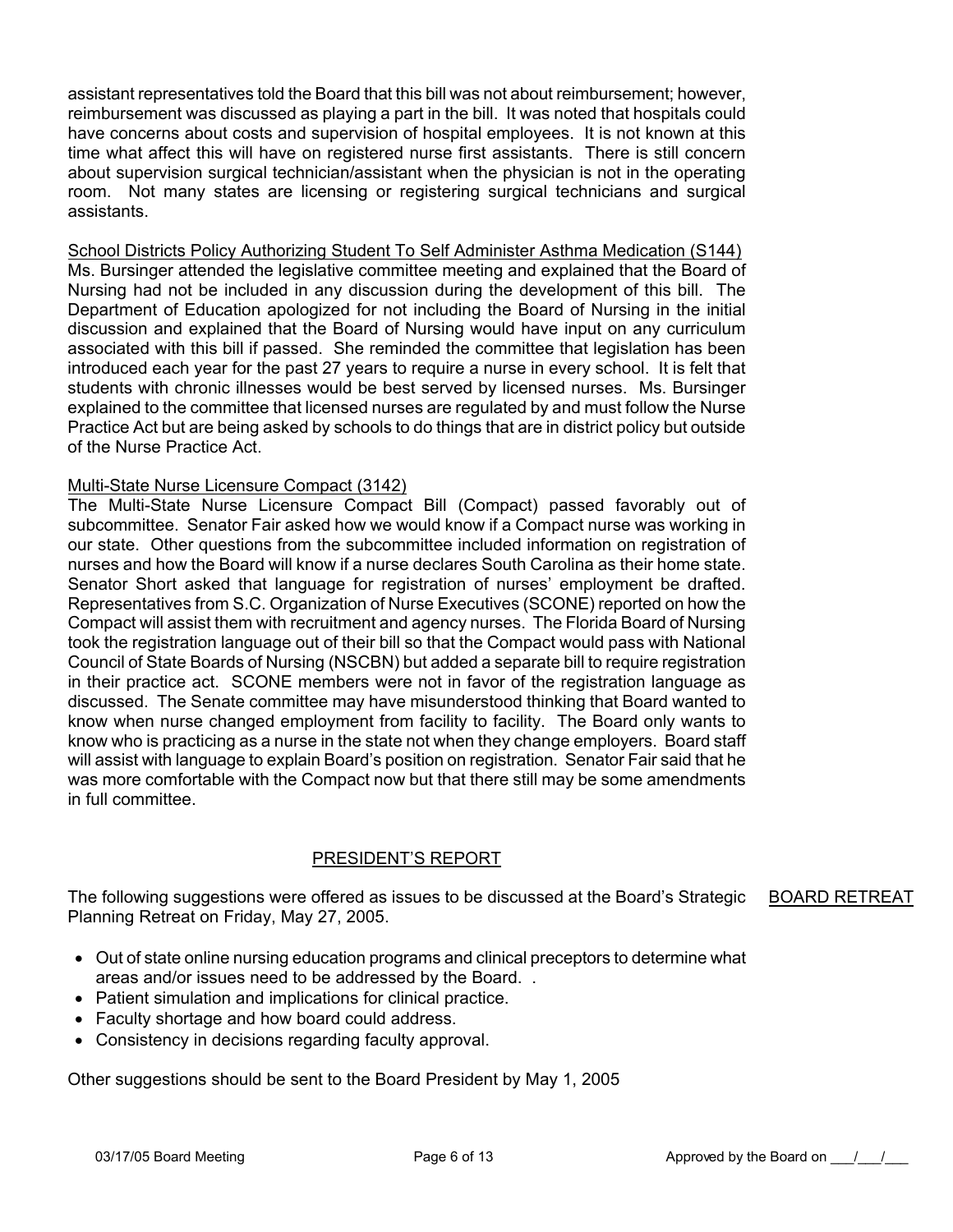The Board was provided with a draft Clinical Nurse Leader Role curriculum framework along with a comparison between the Clinical Nurse Leader Role and Clinical Nurse Specialist Role from the American Association of Colleges of Nursing (AACN) Regional meetings on the AACN Clinical Nurse Leader Role have been held. There is some confusion about the difference between this clinical nurse leader role and a clinical nurse specialist (CNS). There is concern that this is a master's degree prepared nurse that is not called an advanced practice registered nurse (APRN). There were questions as to whether AACN may be looking at this as a different scope of practice with the possibility of a new licensing level. They are looking at a certification. The Commission on Collegiate Nursing Education (CCNE) is currently working on a certification test. The Board would like input from SCONE and the Advisory Committee on Nursing.

Board meeting dates for 2006 were presented to the Board for review and approval. Dr. Whiting stated that she appreciates work of all board members and reminded everyone that as we look at dates for next year, that we need to reserve the times for the board meetings to assure attendance and quorum.

| <b>Board of Nursing Meeting</b>                          | $01/26 - 27/06$ |
|----------------------------------------------------------|-----------------|
| <b>Advisory Committee on Nursing Meeting</b>             | 02/21/06        |
| National Council of State Boards of Nursing Mid Year Mtg | $03/13 - 15/06$ |
| <b>Board of Nursing Meeting</b>                          | $03/30 - 31/06$ |
| <b>Advisory Committee on Nursing Meeting</b>             | 04/18/06        |
| <b>Board of Nursing Meeting</b>                          | $05/25 - 26/06$ |
| <b>Advisory Committee on Nursing Meeting</b>             | 06/20/06        |
| <b>Board of Nursing Meeting</b>                          | $07/27 - 28/06$ |
| National Council of State Boards of Nursing Annual Mtg   | $08/01 - 04/06$ |
| Advisory Committee on Nursing Meeting                    | 08/29/06        |
| <b>Board of Nursing Meeting</b>                          | $09/28 - 29/06$ |
| <b>Advisory Committee on Nursing Meeting</b>             | 10/17/06        |
| <b>Board of Nursing Meeting</b>                          | $11/16 - 17/06$ |
| <b>Advisory Committee on Nursing Meeting</b>             | 12/19/06        |

A motion was made to approve the 2006 Board Meeting dates as presented. The motion received a second. The motion carried unanimously.

#### Required Legal Aspects Workshops

Dr. Whiting reported that not all final orders require a legal aspects workshop. Some recommendations from the hearing panels do not include a legal aspects workshop and the Board does not always add this to their motions. The Area Health Education Consortium (AHEC) offers the course several times a year. If the institution is not a member of AHEC there is a \$75 charge. Ms. Johnson provides legal aspects workshop as requested by various groups. These dates are shared with the compliance department to allow licensees required to attend by board order to find a workshop close to their homes.

One of the requirements for reinstatement of a license from lapsed or inactive status of five years or less is the successful completion of thirty contact hours and a course in legal aspects approved by the Board.

A motion was made to include a legal aspects workshop to be completed within six months the standard language in final orders and agreements and consent agreements The motion received a second. The motion carried unanimously.

AACN CLINICAL NURSE LEADER ROLE - DRAFT CURRICULUM FRAMEWORK & **COMPARISON** WITH CLINICAL NURSE SPECIALIST ROLE

2006 BOARD MEETING DATES

MOTION

#### ORDERS - LEGAL ASPE **REQUIREMENT**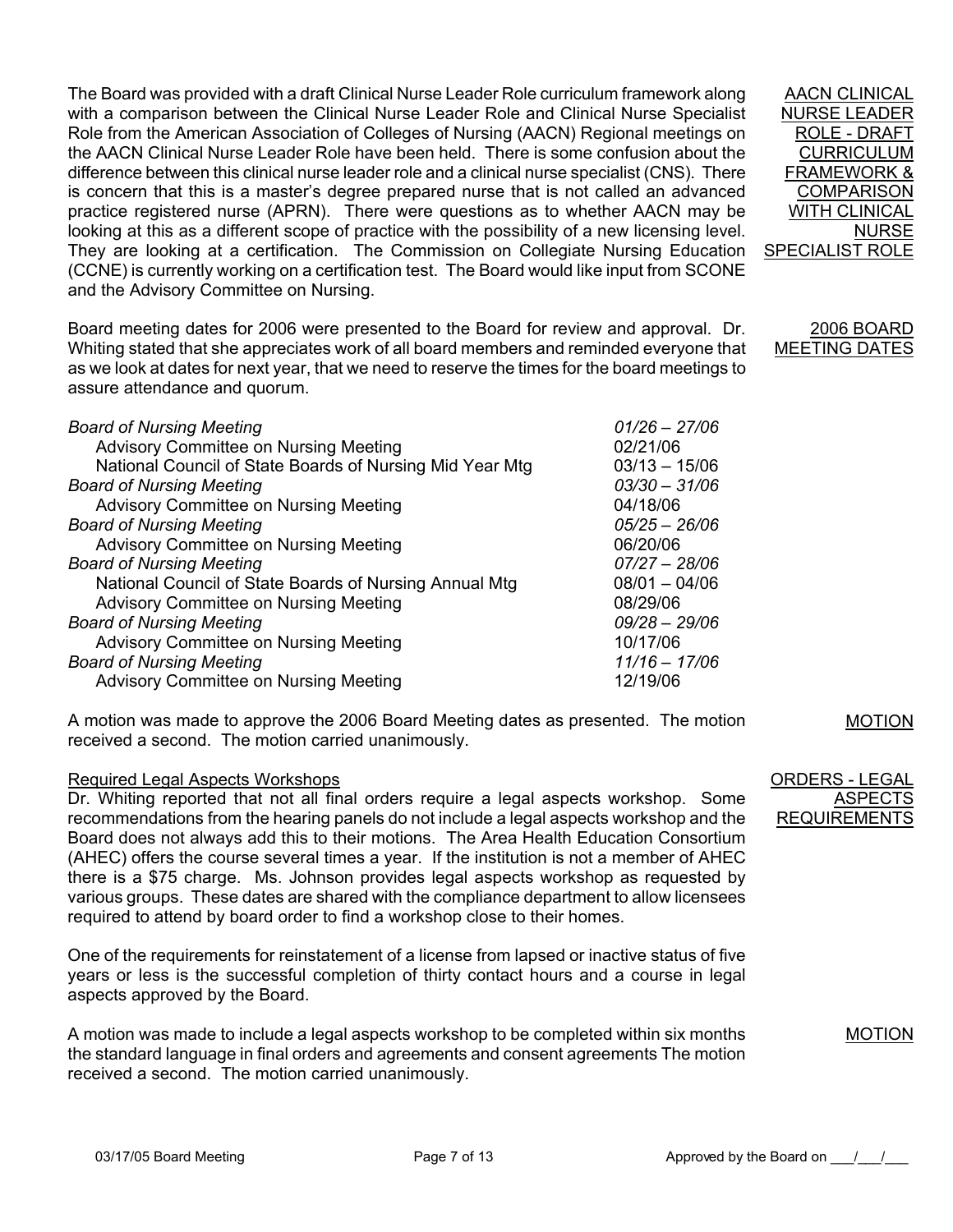The Board discussed a proposed monitoring that contained changes from the standard terms and conditions approved by the Board. After discussion, the Board agreed that no deviations from the standard agreements should be made.

The Board also discussed a recent appearance before the Disciplinary Review Committee (DRC) of a licensee with a dual diagnosis. The DRC reportedly questioned the decision of the Recovering Professionals Program (RPP) to retain the licensee in the program for a period of monitoring before finally recommending that monitoring be terminated. The Board confirmed its position that the RPP's professional judgment in making such determinations should receive great deference in order that the absence of a chemical substance problem can be properly confirmed prior to discharge from the program.

## REPORTS/UPDATES

The Third Annual South Carolina Magnet Conference will be held on Friday, April 29, 2005. The Board of Nursing is listed as a sponsor due to their support of magnet program. The Board is not providing any funding. The conference is requesting that Dr. Whiting attend the luncheon. Legislators will be present at the luncheon to learn more about magnet and nursing in South Carolina.

Currently there are no facilities in South Carolina with magnet designation. Most states have 6-8 facilities with magnet designations. Several healthcare organizations in South Carolina have sent a letter to begin the application process. It is an expensive program and can take two years or more to complete. Lexington Medical Center is close in the application process. Magnet Designation is the highest level of recognition that the American Nurses Credentialing Center can accord to healthcare organizations that provide the services of registered professional nurses. The Magnet Recognition Program was created to advanced three goals: 10 promote quality in a milieu that supports professional practice; 2) identify excellence in the delivery of nursing services to patients/residents; and 3) provide a mechanism for the dissemination of "best practices" in nursing services. The magnet program is nurse friendly and aids in recruitment and retention. Insurance companies are looking favorably at this program.

Board reviewed a draft position statement to be submitted by the Board. Members expressed support this program. It was suggested that the following changes and additions be made to the statement: Board mission statement be added; emphasize nursing recruitment and retention, and to update bulleted information.

A motion was made to approve in concept the draft position statement for the South Carolina Magnet Conference and have Board President approve the final version for submission. The motion received a second. The motion carried unanimously.

J. Patrick Hickey, RN appeared before the Board to express his concerns regarding Senate Bill 63 - Registered Surgical Technologist and Licensed Surgical Assistant Practice Act. Mr. Hickey stated that he is on the Board of Directors for the Association of periOperative Registered Nurses (AORN). They believe that surgical technicians do not need to be licensed. The nurse is the patient advocate in the operating room. The surgical technicians group is concerned about hospitals hiring people and on the job training. Many periOperative registered nurses have started out as surgical technicians. Mr. Hickey is concerned that surgeons are not always in room but nurse is always in the room. This brings a concern about supervision. The bill says the surgeon directly supervises the surgical

POSITION PAPER **FOR MAGNI CONFERENCE**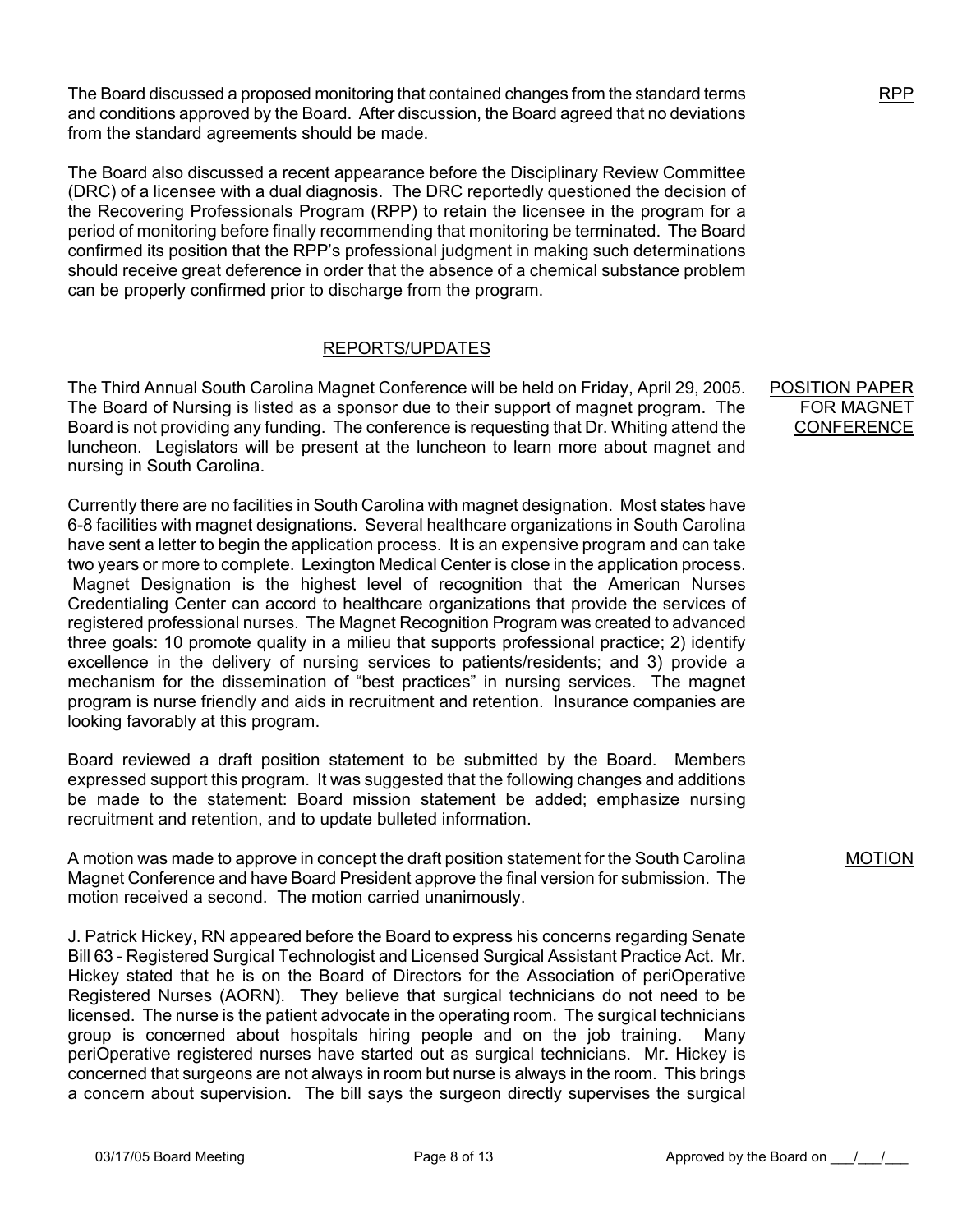technician. Currently if something goes wrong in the operating room it is the hospital's liability as the employer this bill would put the liability on the physician. AORN is supportive of education and certification for surgical technicians. Surgical technicians are concerned about title protection. Mr. Hickey reported that states who have passed licensure bills for surgical technicians are now doing sunset reviews to see if it was necessary since they have had no problems with surgical technicians. Most surgical technicians are employed by the hospitals not by physicians. In Oregon, there are regulations in the hospitals. Registered nurses in Oregon must work for two years prior to writing certification. Surgical technicians write certification after completing course of study, which may be six months to two years. Currently surgical technicians are performing delegated tasks. Dr. Kearney-Nunnery explained that this is a movement to change the surgical technician training from a diploma program to an associate degree program.

In closing, Mr. Hickey reported that AORN: 1) supports ongoing education; 2) supports certification; 3) supports title protection for surgical technicians; 4) supports grand fathering as long as there are sufficient number of hours; and 5) feels that surgical technicians are an important part of team but do not need to be licensed.

The Board suggested that Mr. Hickey request to appear before the Board of Medical Examiners to provide information from the AORN perspective.

Stephanie Burgess, PhD, RN appeared before the Board to discuss a letter of concern regarding the revisions to the Board of Medical Examiners Practice Act. She explained that the Advisory Committee on Nursing (ACON) had asked that a letter be drafted outlining the concerns noted in their meeting. Dr. Burgess drafted a letter. She reported that ACON did not have much time to review the letter and asked that it be presented to the Board for review. The letter has not been accepted by ACON or recommended for approval by the Board. Dr. Burgess explained that she was appearing before the Board to provide information and believes that a letter of concern would most appropriately come from the Board. The Board accepted the letter of concern as information.

# **PRACTICE**

The Board discussed the composition of the committees and reimbursement to members of the Advisory Committee on Nursing, Nursing Practice and Standards Committee and Advanced Practice Committee. The Board will discuss this issue at the May 2005 board meeting. REIMBURSEMENT

Dr. Whiting will represent the Board of Nursing on the Advanced Practice Committee instead of Ms. White.

#### EDUCATION

L. Julia Ball, PhD, RN, Head of the School of Nursing at the University of South Carolina – Aiken (USC-A) appeared before the Board regarding their National League for Nursing Accrediting Commission (NLNAC) site visit. At their September 21-23, 2004 visit, NLNAC reaffirmed the USC-A accreditation with no follow-ups requested. The next NLNAC visit to USC-A will be in January 2012. Board staff recommends that the Board accept the NLNAC site visit report and grant the baccalaureate of nursing degree program full approval for eight



LETTER OF **CONCERN** REGARDING MEDICAL BOARD PRACTICE ACT

> ADVANCED PRACTICE **COMMITTEE**

USC AIKEN - GENERIC BSN PROGRAM NLNAC SURVEY REPORT

**COMMITTEE**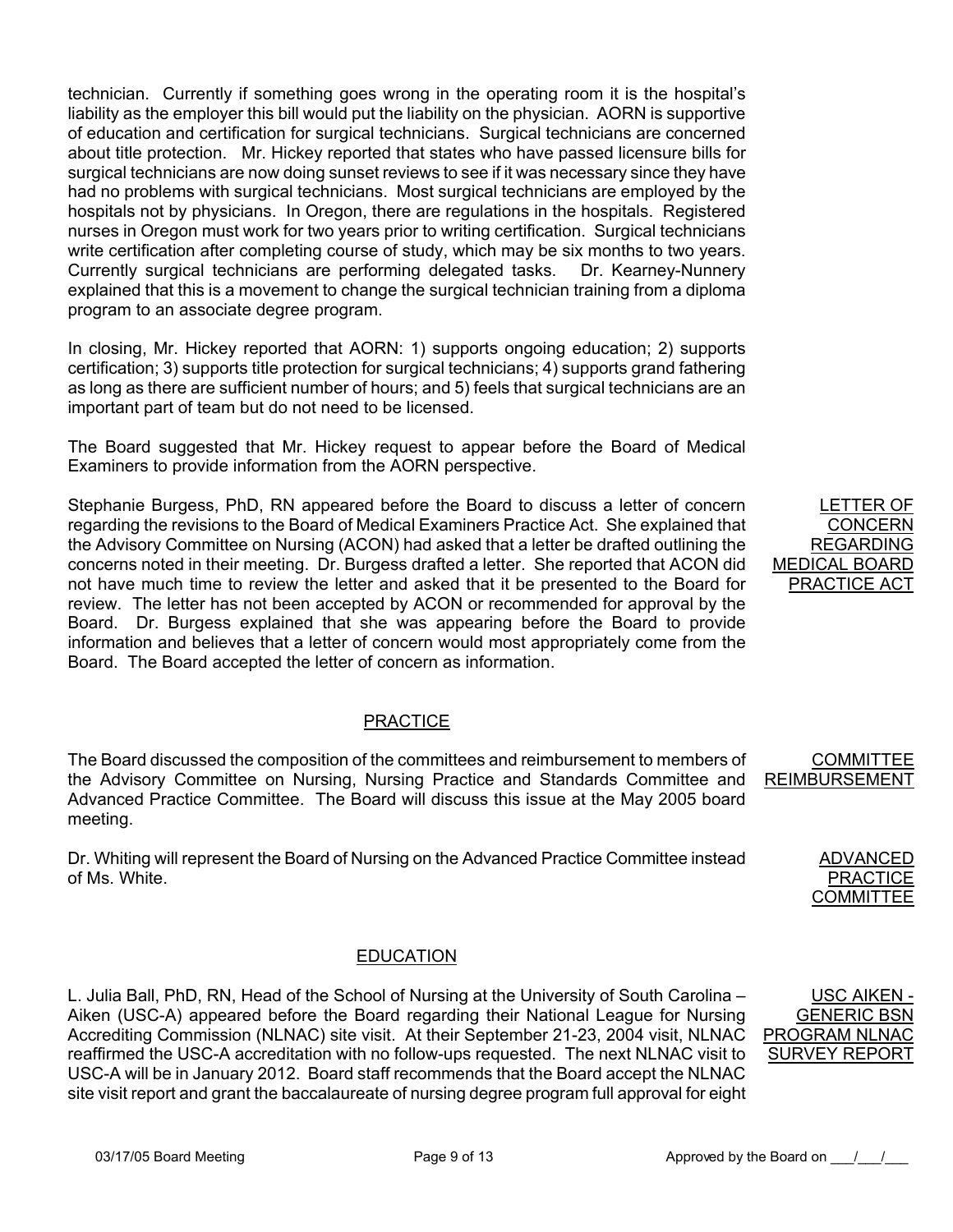years concurrent with the NLNAC action. Dr. Ball explained that they have recently raised the salaries of their faculty and given faculty an extra hour for grading and preparation. This has assisted with obtaining additional master's degree prepared faculty.

A motion was made to accept the National League for Nursing Accrediting Commission (NLNAC) site visit report and grant the baccalaureate of nursing degree program full approval for eight years concurrent with the NLNAC action. The motion received a second. The motion passed unanimously.

Mary Ann Parsons, Dean of the College of Nursing at the University of South Carolina - Columbia (USC-C) appeared to request and exception to the master's degree requirement for faculty. Deborah J. Sink currently holds a baccalaureate degree in nursing as well as a master's degree in higher education administration. Dean Parsons reports that she is interested in pursing her doctorate in nursing but is unable to commit at this time. It was explained that the doctorate in nursing has multiple entry points and does not require a master's degree. As a full time student, it would take approximately two and a half years to complete the doctorate program. USC-C would like to hire Ms. Sink as full time faculty to teach fundamentals and senior leadership beginning in fall 2005. Dean Parsons added that she would not be a lead teacher but would give lectures. Committee members asked what percentage of faculty does not currently hold a master's degree at USC-C. Dean Parsons stated that there were no other faculty members without master's degrees at their school. The Advisory Committee on Nursing (ACON) reviewed this information and recommends approval of Deborah J. Sink, BSN, MEd to teach if Ms. Sink agrees to begin her master's or doctorate degree program within three years.

Dr. Parsons expressed concern over the current faculty shortage and expected increase in the shortage. She said that she appreciates the Board's willingness to be flexible in faculty approval. Dr. Parsons would like for the Board to look at the length of the faculty approval process. She explained that scheduling for ACON meetings and then for the Board could take several months. Dr. Whiting explained that if it was an emergency request, Board staff could always bring the faculty request directly to the Board.

A motion was made to approve the request for approval of Deborah J. Sink, BSN, MEd to teach if Ms. Sink agrees to begin her master's or doctorate degree program within three years as recommended by the Advisory Committee on Nursing (ACON). The motion received a second. The motion carried passed with one nay and one abstention.

Richard Chapman, Provost and Sylvia Lufkin, Department Chair of the School of Nursing at Francis Marion University (FMU) appeared before the Board regarding their recent site survey visit. The site survey team appointed by ACON completed their survey for the proposed Francis Marion University's new generic baccalaureate in nursing (BSN) program on January 7, 2005. Their report was presented to ACON for review and discussion. The site survey team recommended that the school of nursing remain separate from other groups as they have different needs. Dr. Lufkin reported that the site survey went very well and team members were very helpful. She said that Ms. Murphy had also been very helpful through this process. The Commission on Higher Education has approved the new program. Due to a change in the memorandum of understanding with the Medical University of South Carolina, FMU would like to change their implementation date to 2006.

A motion was made to approve the Francis Marion University (FMU) nursing program as recommended by the Advisory Committee on Nursing (ACON) with the program to beginning in 2006. The motion received a second. The motion passed unanimously.

MOTION

USC COLUMBIA - REQUEST FOR **FACU APPROV** 

MOTION

FRANCIS MARION UNIVERSITY NEW PROGRAM SITE SURVEY REPORT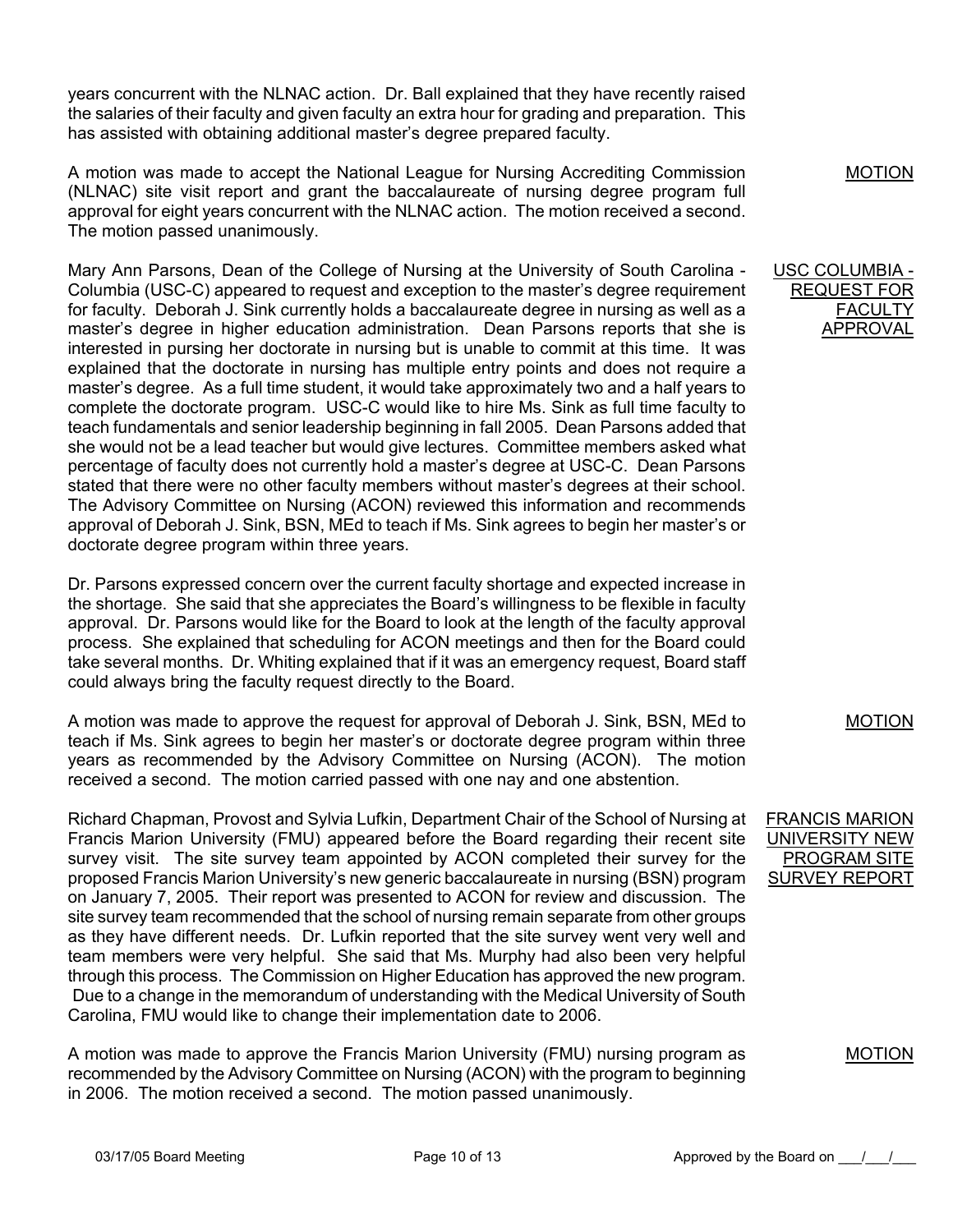### Proposed New Program (ADN) Site Survey Report

Susan Grant, College President, Associate Vice President; Sharon K. Vincent, Chair of Health Sciences and Bill Tilt, Dennis Rogers Financial officer of Aiken Technical College Associate Degree Nursing (ADN) Program appeared before the committee regarding their recent site survey.

The site survey team appointed by the Advisory Committee on Nursing (ACON) completed their survey for the proposed Aiken Technical College Nursing Program on January 18, 2005. The report was presented to ACON for their review and discussion. ACON voted to recommend initial approval to the Board contingent upon submission and review of curriculum display, amended philosophy, and revision of finding #7 regarding secretarial/administrative support.

The nursing program at Aiken Technical College will now be a separate school outside allied health. As a technical college they cannot deviate from the names and descriptions shown in Catalog of Approved Courses (CAC). Concern was raised that some areas start with a level II course and other areas skip a level. They anticipate admitting forty students twice a year in the ADN program and will maintain the required faculty to student ratio. They utilize adjunct faculty.

A motion was made to accept amended report as recommended by the Advisory Committee on Nursing (ACON) and grant initial approval. The motion received a second. The motion passed with one abstention.

#### Request for Faculty Approval

Aiken Technical College is requesting approval of Teresia Rossiter, BSN, MBA, MHS, a faculty member presently starting a master's program through the University of Phoenix. They would like for Ms. Rossiter to continue teaching in the seamless program. Ms. Rossiter is aware that she must complete this degree in a timely manner or she will not be able to continue to teach in the associate degree program. The faculty member is currently teaching in the PN program. ACON voted to recommend approval of Teresia Rossiter, BSN, MBA, MHS, who is presently starting a master's program through the University of Phoenix to continue teaching in the seamless program.

A motion was made to approve Teresia Rossiter, BSN, MBA, MHS who is presently starting a master's program through the University of Phoenix to continue teaching in the seamless program as recommended by the Advisory Committee on Nursing (ACON). The motion received a second. The motion passed unanimously.

Ms. Murphy reported that Board staff is receiving more and more requests for National Council Licensure Examination (NCLEX) results of our approved schools. Prospective students and informed parents are asking in choosing a nursing education program. Many states already provide this information. The Advisory Committee on Nursing (ACON) recommended hat five years National Council Licensure Examination (NCLEX) results for South Carolina nursing education programs be posted on the website to include state and national pass rates as well as the number of students testing. This topic has been discussed with ACON, Deans and Directors Council and Practical Nurse Educators.

Board members recommended that a notation about the definition deficiency in our state be added to this site.

# AIKEN TECHNIC

COLLE

MOTION

MOTION

#### NCLEX RESULTS ON WEB SITE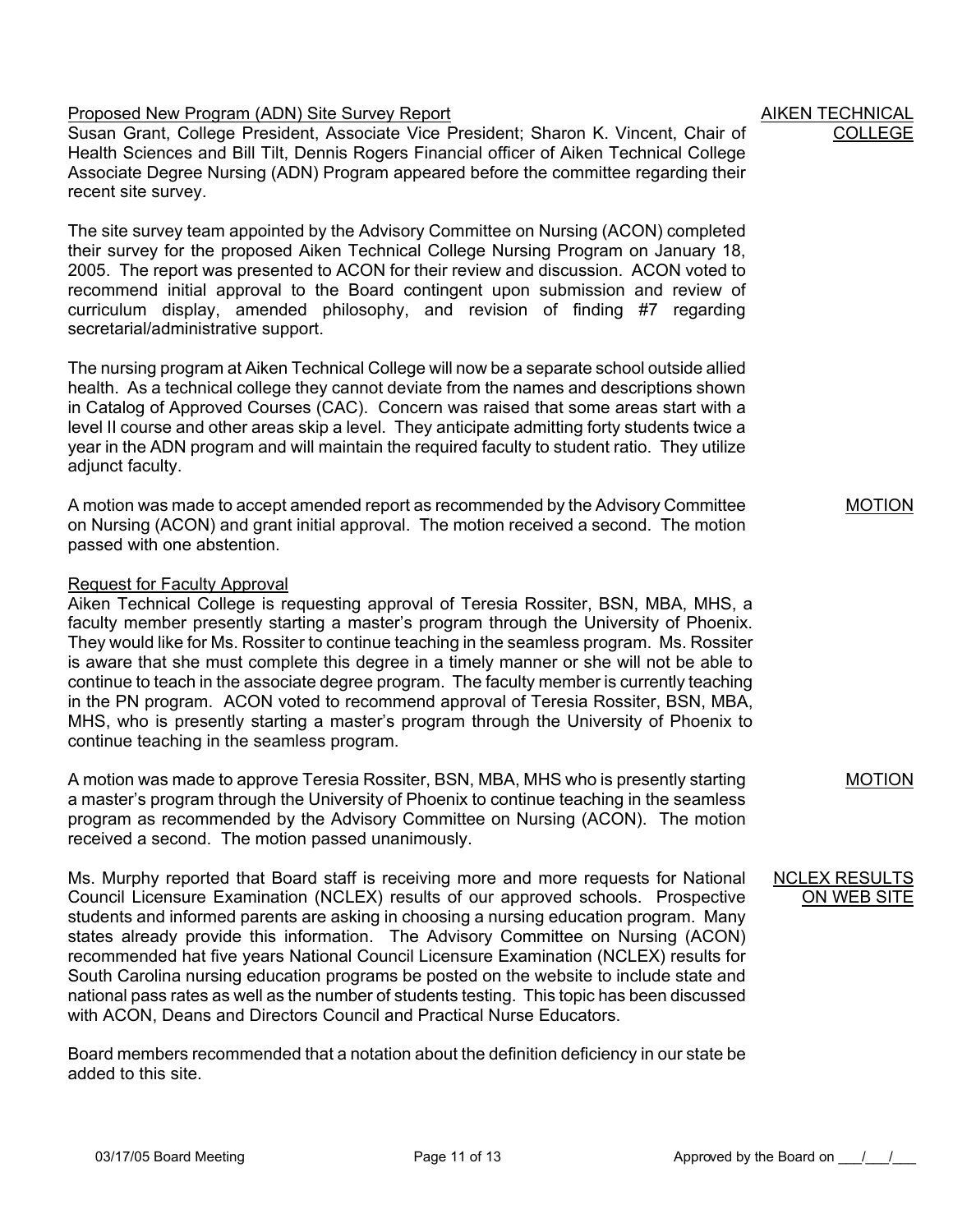A motion was made to post the National Council Licensure Examination (NCLEX) results of our approved schools as recommended by Advisory Committee on Nursing (ACON) with a note about deficiencies as recommended by ACON with recommendation that all program administrators be notified prior to posting. The motion received a second. The motion passed unanimously.

The Board requested that the Advisory Committee on Nursing (ACON) revisit the Employing BSN Prepared Faculty Enrolled in Master's of Nursing Degree Programs draft policy. They asked that ACON explore differentiating between associate degree nursing programs and baccalaureate degree nursing programs. At the Board's request, Ms. Murphy researched the number of baccalaureate in nursing (BSN) prepared faculty in master's of nursing education programs who had received approval by the Board. In 2002, five associate degree nursing (ADN) programs required exceptions. In 2003, one BSN program requested approval for a BSN faculty to work in a lab and one ADN program requested an exception. In 2004, three ADN programs required exceptions. The Board was concerned about allowing three years to complete 50% of a master's program. Most master's degree programs have a deadline to complete them in five to six years from enrollment. The committee noted that the regulations do not differentiate between BSN and ADN programs. Both lead to registered nurse (RN) licensure and they must meet the same basic requirements to prepare an RN. Part time BSN faculty is usually utilized as teaching assistants. It is necessary to streamline the process to assist programs in hiring adequate faculty. It was felt that this should be a Board policy and not included in the regulations. ACON recommends Board approval of this draft policy noting that nursing education programs that do not fall within the parameters of the policy may still petition the Board for faculty approval.

The Board noted that the Southern Association of Colleges and Schools (SACS) requires that faculty have the same degree or a higher degree than the students they are teaching. Board regulations require that a teaching assistant have a baccalaureate in nursing (BSN). There was some concern about allowing three years to complete remaining requirements. It was noted that taking one course each semester would take approximately three years. This could endanger school accreditations but that this is not within the scope of the Board. The Board would like to change the three years to two years for completion of the masters degree in nursing (MSN). The policy already notes that exceptions would come before the Board. If someone is unable to complete the MSN program in two years they could come before the Board.

A motion was made to accept the Employing BSN Prepared Faculty Enrolled in Master's of Nursing Degree Programs as recommended by the Advisory Committee on Nursing (ACON) with the amendment that masters degree in nursing (MSN) must be completed within two years of hire date. The motion received a second. The motion passed unanimously.

Board staff has received inquiries as to the required credentials for registered nursing program faculty (associate degree nursing programs and baccalaureate in nursing (BSN) programs) teaching in the laboratory. The Advisory Committee on Nursing (ACON) wants to know if this person is a teaching assistant requiring baccalaureate in nursing (BSN) or faculty requiring masters degree in nursing (MSN). There are various titles for those working in this area such as laboratory coordinator, faculty in laboratory, etc. This is clinical only. The laboratory person contributes to the evaluation but does not have the final word. They do not lecture. The Board will revisit this issue at the May 2005 meeting.

DRAFT POLICY - EMPLOYING BSN PREPARED **FACUL** ENROLLED IN MSN PROGRAM

MOTION

**FACULT TEACHING L** ONLY<sub>.</sub> **CREDENTIAL**